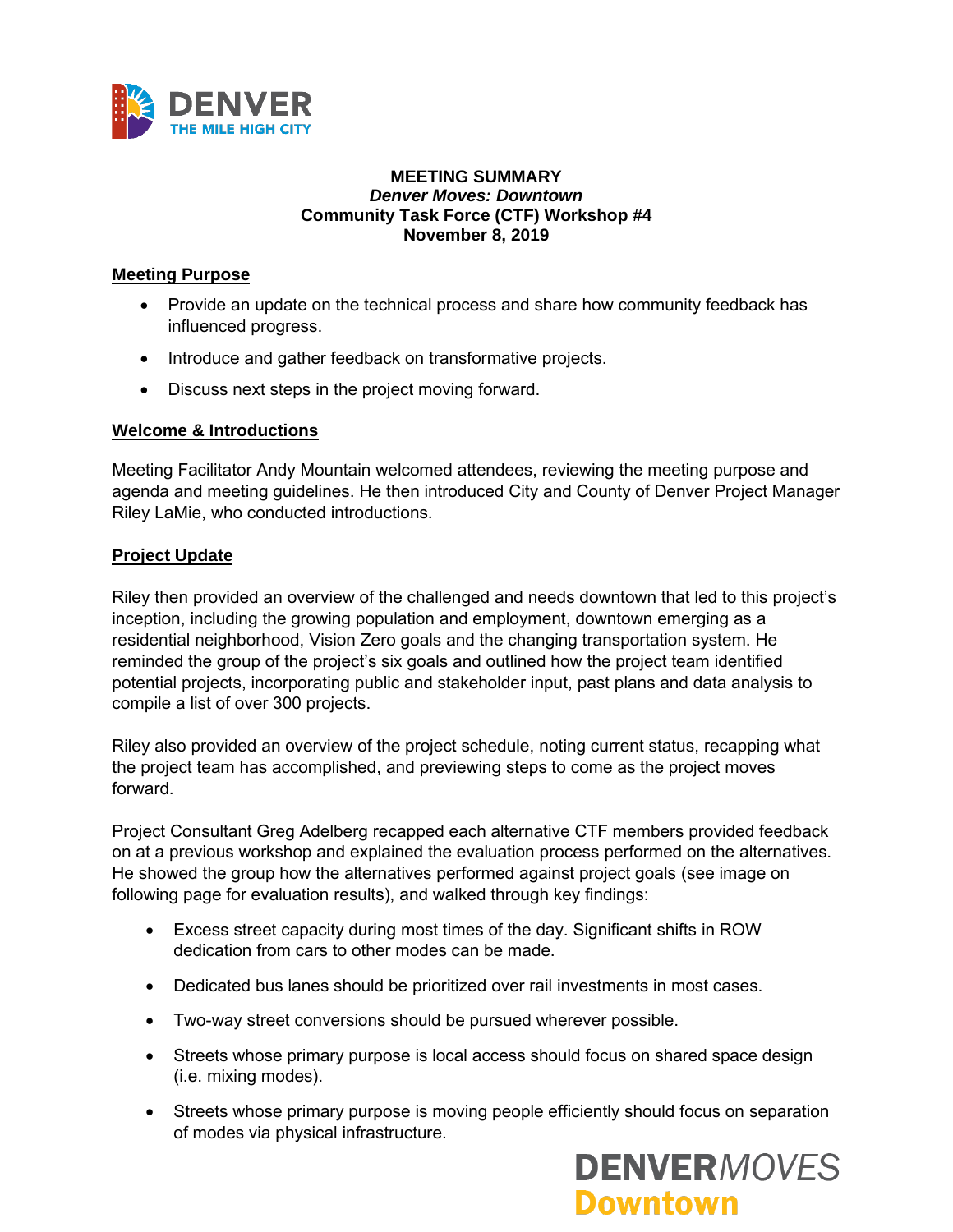# **Alternative Evaluation Results**



- Alternative C: Maximizing Person Capacity - Alternative D: Green & Healthy

Project Consultant Jason Longsdorf noted that recommendations based on this analysis will include completing modal systems, quick wins and policies, and transformative projects holistically representing the near-, mid- and long-term project recommendations downtown.

#### **Transformative Projects**

Jason presented the project team's sixteen recommended draft transformative projects, with CTF members asking clarifying questions as needed. The projects as outlined are:

- 
- 
- 
- D. 5280 Loop L. The Lift
- 
- 
- G. Welton Green Street Contract Contract Contract Contract Contract Contract Contract Contract Contract Contract Contract Contract Contract Contract Contract Contract Contract Contract Contract Contract Contract Contract C
- H. Broadway Grand Boulevard North P. MetroRide Expansion
- A. LoHi Connector **I. Broadway Grand Boulevard Central**
- B. 17<sup>th</sup> Street Reimagined **J. Wewatta Street Connector**
- C. Traffic Signal Phasing The Summan St. LoDo Bikeways (Blake and Market)
	-
- E. Organizing the Curb M. Bannock Civic Corridor
- F. L-Line Realignment N. 20<sup>th</sup> Street Reimagined
	-
	-

# **DENVERMOVES Downtown**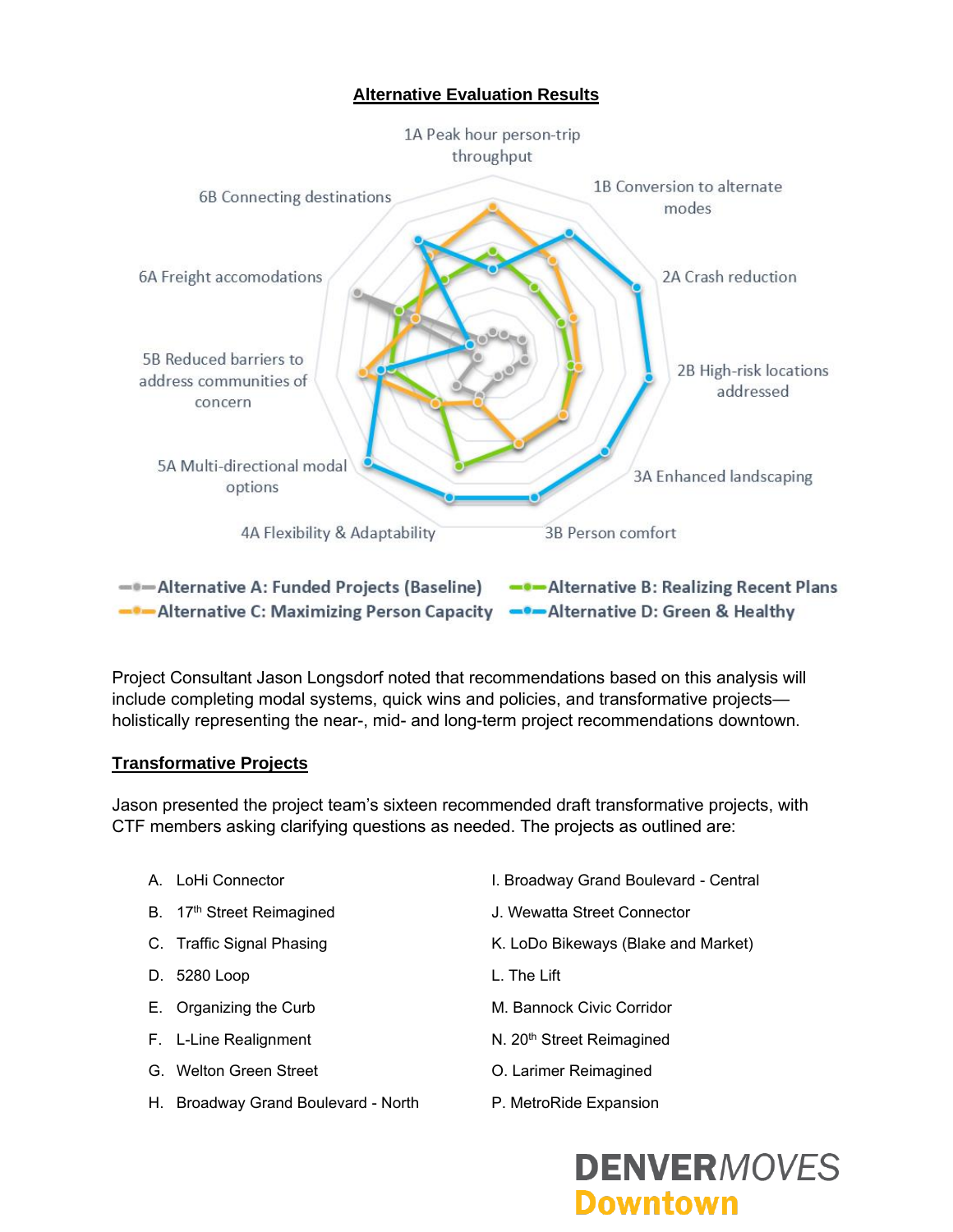# **Group Exercise**

After wrapping up any final clarifying questions, Andy introduced the group exercise. Each meeting attendee received three blue poker chips and one red chip. He instructed attendees to review the transformative projects posted on the meeting room walls and place their blue chips into the corresponding project buckets representing projects they perceive to have the greatest potential for positive impact, and the red chip into the bucket representing a project they may have concerns about or they believe has the greatest challenges or issues.

Andy noted that the chips would not be counted as a vote, rather the buckets with the most chips would be pulled for further group discussion. After participants distributed their chips, Andy brought the group back together and led a discussion around four projects. The following is a high-level summary\* of feedback received:

- A. LoHi Connector
	- o Transforms bikeability (would serve as major connector)
	- o Concerns around pedestrian and bicyclist safety
	- o Recommendations to extend transit only lane further
	- $\circ$  15<sup>th</sup> & Blake intersection should be examined to make it safer
- $\bullet$  B. 17<sup>th</sup> Street Reimagined
	- o Interest in extending the two-way conversion
	- o Larimer/Lawrence is a major bus stop and must be considered with bikeway connection
- G. Welton Green Street
	- o Concern that it's linked to the L-Line transformative project
	- o Support for two-way conversion of Welton
	- o Desire to see more examples of how this project could make Welton "green"
	- o Broadway intersection is paramount
- E. Organizing the Curb
	- o Consistency is viewed as a major benefit
	- o Policy and enforcement plays a large part
	- o Freight/loading management concerns around "named streets" approach (i.e., food safety regulations)
	- o Tradeoffs must be made between alley activation and loading

\*Transcribed flip chart notes taken during the activity are provided at the end of this document.

#### **Closing & Next Steps**

Prior to adjourning, Andy addressed key housekeeping items, noting that the next CTF meeting would likely occur in early 2020, and that the project team would reach back out with more details in the next few months.

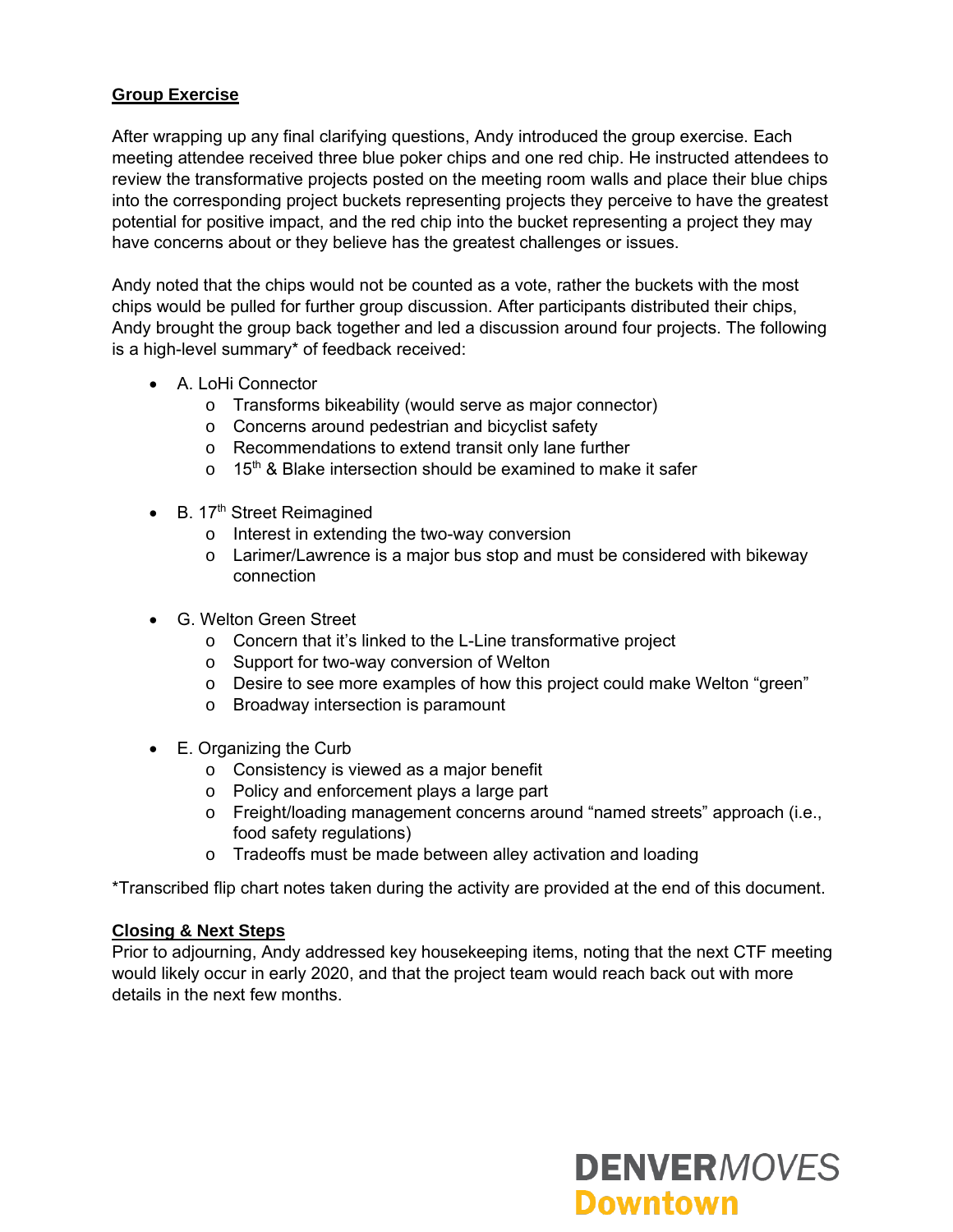# **CTF Workshop Attendees**\*\*

| Rachel Bolin           | Downtown Denver Partnership                           |
|------------------------|-------------------------------------------------------|
| Erik Carlson           | Pepsi Center                                          |
| Linda Crain            | Larimer Place Condominium Association                 |
| <b>Greg Fulton</b>     | <b>Colorado Motor Carriers Association</b>            |
| John Hayden            | <b>Curtis Park Neighbors</b>                          |
| Sydney Ilg             | <b>Golden Triangle Creative District</b>              |
| Libby Kaiser           | Mayor's Bicycle Advisory Committee                    |
| Jill Locantore         | <b>Walk Denver</b>                                    |
| <b>Beth Moyski</b>     | Downtown Denver Business Improvement District (BID)   |
| John Riecke            | The Shire at Capitol Hill                             |
| <b>Tracy Sakaguchi</b> | Colorado Motor Carriers Association                   |
| Ken Schroeppel         | CU Denver – Department of Urban and Regional Planning |
| <b>Randy Thelen</b>    | Downtown Denver Partnership                           |
| Jack Tone              | Lower Downtown Neighborhood Association (LoDoNa)      |
| James Waddell          | <b>Bicycle Colorado</b>                               |

\*\*For a complete list of organizations invited to participate in the CTF please visit the project website.

# **Transcribed Meeting Notes**

# **Plenary Presentation**

- Flag how each works for supporting goods and services to local businesses (access via named streets vs. numbered streets)
- Clarity regarding: key details needing more analysis
- Freight delivery corner better than center (parking, numbered street delivery)
- Alleys paired with curb management
- Flex zones or others use time zones for flex space
- "Why" important moving forward for messaging lead with "give"

# **Transformative Project A: LoHi Connector**

- South side of  $15<sup>th</sup>$  concerns about pedestrians in bike lane
- Continue transit only?
	- $\circ$  Concerns conflict with garages
- Yellow curb rideshare problems
- Wynkoop—Wewatta extend bus lane up  $@$  Market, Larimer, Blake  $\circ$  Continue through – if not, queue jump
- Continue bus-only or bus/bike lane to Blake St. on
	- o Alley midpoint Blake to Wazee
	- o Road diet further west
- Traffic is bad in this stretch; sidewalks are too narrow on  $15<sup>th</sup>$
- Improves bikeability
- Need crossing for pedestrians at intersection
	- o Use intersection for bike facility transition?
- Why force switch and not continue two-way facility? Feels safer opposing traffic
- Northbound heavy right turns into Wazee